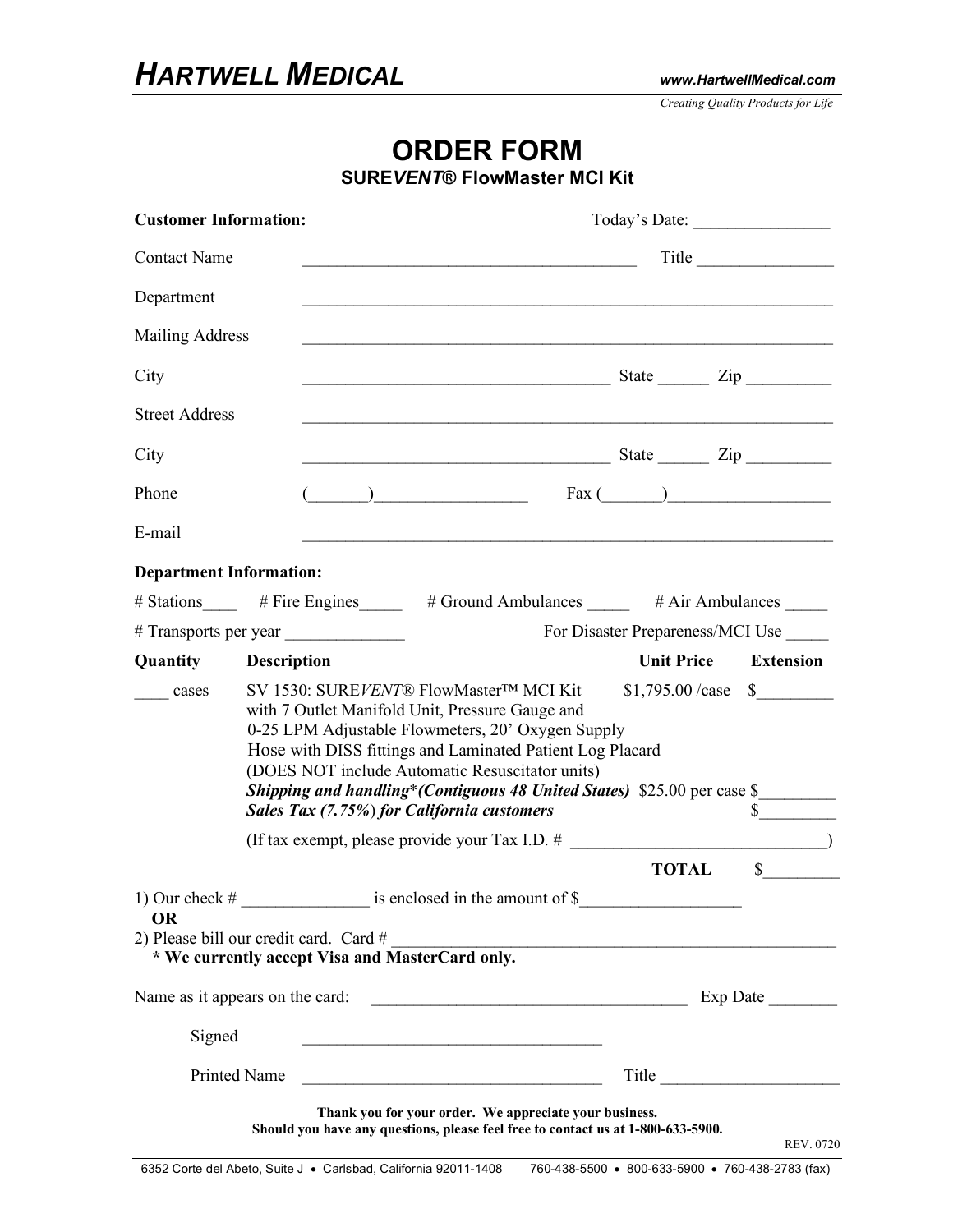*Creating Quality Products for Life*

## **ORDER FORM**

**SB-2131B Automatic Resuscitator with Manometer** 

| <b>Customer Information:</b>             |                                                                                                                   |                                                                                                                                                    |                                                                                                                                                                                                                                                                                                                                                                    |                   |                             |  |
|------------------------------------------|-------------------------------------------------------------------------------------------------------------------|----------------------------------------------------------------------------------------------------------------------------------------------------|--------------------------------------------------------------------------------------------------------------------------------------------------------------------------------------------------------------------------------------------------------------------------------------------------------------------------------------------------------------------|-------------------|-----------------------------|--|
| <b>Contact Name</b>                      |                                                                                                                   |                                                                                                                                                    | <u> 1989 - Johann Barbara, martxa alemaniar amerikan basar da a</u>                                                                                                                                                                                                                                                                                                | Title             |                             |  |
| Department                               |                                                                                                                   |                                                                                                                                                    |                                                                                                                                                                                                                                                                                                                                                                    |                   |                             |  |
| <b>Mailing Address</b>                   |                                                                                                                   |                                                                                                                                                    |                                                                                                                                                                                                                                                                                                                                                                    |                   |                             |  |
| City                                     |                                                                                                                   |                                                                                                                                                    |                                                                                                                                                                                                                                                                                                                                                                    |                   |                             |  |
| <b>Street Address</b>                    |                                                                                                                   |                                                                                                                                                    |                                                                                                                                                                                                                                                                                                                                                                    |                   |                             |  |
| City                                     |                                                                                                                   |                                                                                                                                                    | $\frac{1}{\sqrt{2}}$ State $\frac{1}{\sqrt{2}}$ $\frac{1}{\sqrt{2}}$ $\frac{1}{\sqrt{2}}$ $\frac{1}{\sqrt{2}}$ $\frac{1}{\sqrt{2}}$ $\frac{1}{\sqrt{2}}$ $\frac{1}{\sqrt{2}}$ $\frac{1}{\sqrt{2}}$ $\frac{1}{\sqrt{2}}$ $\frac{1}{\sqrt{2}}$ $\frac{1}{\sqrt{2}}$ $\frac{1}{\sqrt{2}}$ $\frac{1}{\sqrt{2}}$ $\frac{1}{\sqrt{2}}$ $\frac{1}{\sqrt{2}}$ $\frac{1}{\$ |                   |                             |  |
| Phone                                    |                                                                                                                   |                                                                                                                                                    |                                                                                                                                                                                                                                                                                                                                                                    |                   |                             |  |
| E-mail                                   |                                                                                                                   |                                                                                                                                                    | and the control of the control of the control of the control of the control of the control of the control of the                                                                                                                                                                                                                                                   |                   |                             |  |
| <b>Department Information:</b>           |                                                                                                                   |                                                                                                                                                    | # Stations _______ # Fire Engines _______ # Ground Ambulances ______ # Air Ambulances _____                                                                                                                                                                                                                                                                        |                   |                             |  |
| <b>Quantity</b>                          | <b>Description</b>                                                                                                |                                                                                                                                                    |                                                                                                                                                                                                                                                                                                                                                                    | <b>Unit Price</b> | <b>Extension</b>            |  |
| cases<br>Ìh                              |                                                                                                                   | SV2131-B Automatic Resuscitator with Manometer<br>$\mathbb{S}$<br>\$476.00 case<br>& Flex Hose<br>(Packaged and sold in cases of 4 units per case) |                                                                                                                                                                                                                                                                                                                                                                    |                   |                             |  |
|                                          | Shipping and handling (Contiguous 48 United States) \$15.00 per case \$<br>Sales Tax (7.75%) California customers |                                                                                                                                                    |                                                                                                                                                                                                                                                                                                                                                                    |                   |                             |  |
|                                          |                                                                                                                   |                                                                                                                                                    |                                                                                                                                                                                                                                                                                                                                                                    |                   | $\frac{\text{S}}{\text{S}}$ |  |
|                                          |                                                                                                                   |                                                                                                                                                    |                                                                                                                                                                                                                                                                                                                                                                    |                   | <b>TOTAL \$</b>             |  |
| <b>OR</b>                                |                                                                                                                   |                                                                                                                                                    | 1) Our check $#$ is enclosed in the amount of \$                                                                                                                                                                                                                                                                                                                   |                   |                             |  |
| 2) Please bill our credit card. Card $#$ |                                                                                                                   |                                                                                                                                                    | * We currently accept Visa and MasterCard and American Express only.                                                                                                                                                                                                                                                                                               |                   |                             |  |
| Name as it appears on the card:          |                                                                                                                   |                                                                                                                                                    |                                                                                                                                                                                                                                                                                                                                                                    |                   | Exp Date                    |  |
|                                          |                                                                                                                   |                                                                                                                                                    |                                                                                                                                                                                                                                                                                                                                                                    |                   |                             |  |
| Signed                                   |                                                                                                                   |                                                                                                                                                    |                                                                                                                                                                                                                                                                                                                                                                    |                   |                             |  |
| <b>Printed Name</b>                      |                                                                                                                   |                                                                                                                                                    | Thank you for your order. We appreciate your business.<br>Should you have any questions, please feel free to contact us at 1-800-633-5900. Rev 0720                                                                                                                                                                                                                | Title             |                             |  |
|                                          |                                                                                                                   |                                                                                                                                                    |                                                                                                                                                                                                                                                                                                                                                                    |                   |                             |  |